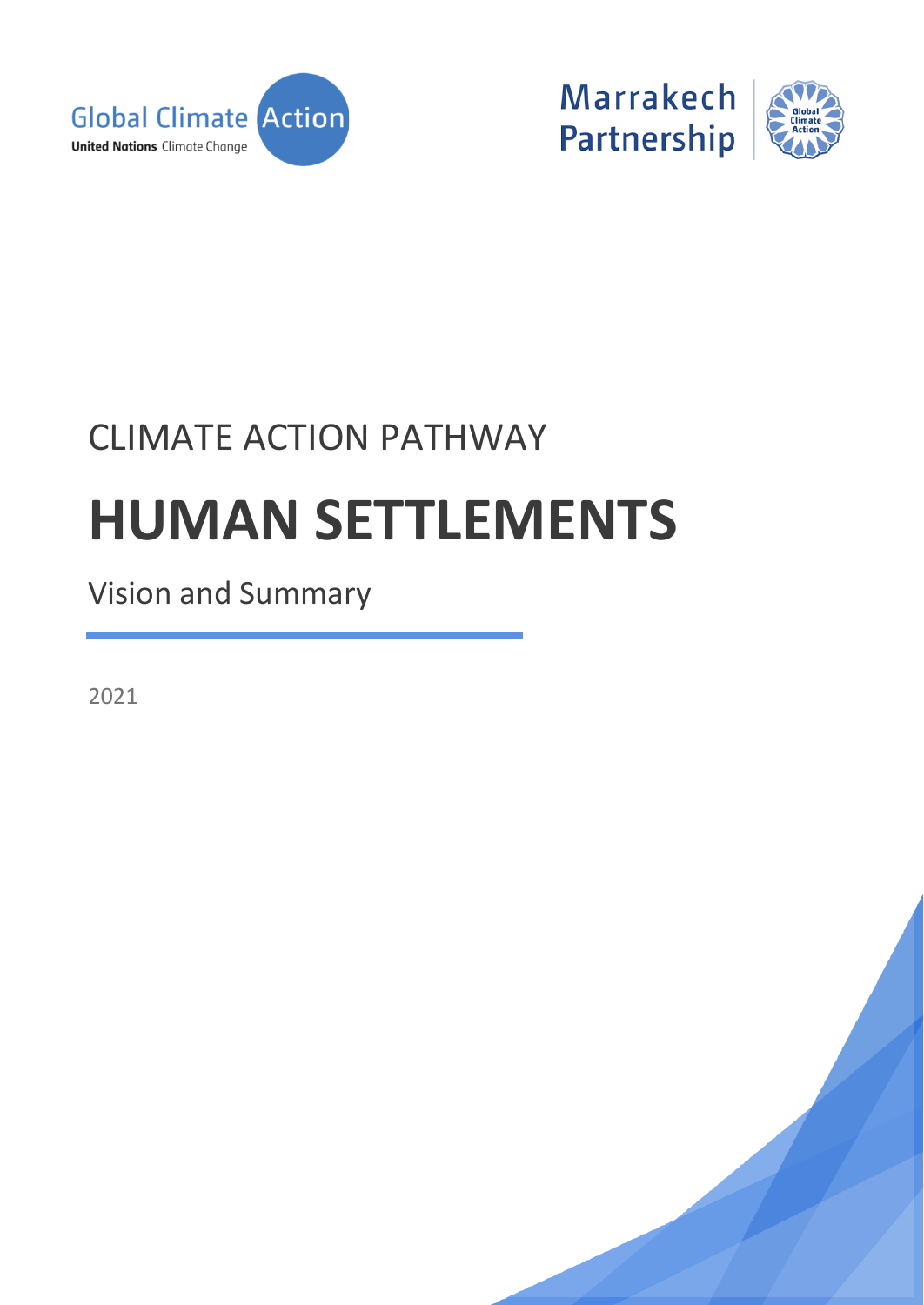

# **HUMAN SETTLEMENTS PATHWAY CONTENT**

The climate action pathway for human settlements addresses whole-life carbon mitigation, adaptation and resilience in the built environment, composed of buildings and infrastructure assets, as well as waste and consumption within human settlements, framed by zero-waste cities, 1.5°C living and social equity.

This document sets out a vision for human settlements in 2050, summarizes the required system transformation of the built environment and waste and consumption in human settlements, and provides milestone targets, a progress update and key facts and figures on built environment decarbonization and resilience.

## <span id="page-1-0"></span>**VISION STATEMENT**

**By 2050** all human settlements are decarbonized, healthy places that are affordable, accessible and inclusive. Bold climate action from all levels of government, effective financial incentives, and deployment of appropriate technologies alongside business leadership and low carbon behaviours have transformed human settlements and ensure sustainable and harmonious living for future generations. People lead lives compatible with a 1.5°C world and have radically changed their consumption patterns thanks to the netzero carbon infrastructure, food systems, housing, mobility products and services in cities. Buildings and construction have net-zero emissions across the whole lifecycle, cities conserve resources, are zero waste, and have social equity at the heart of climate action.

Cities enable and empower decarbonized living and development among all people and businesses. Radical collaboration across stakeholders has allowed for decarbonization of the built environment across the whole system, including all embodied and operational carbon emissions. Along the entire buildings and construction value chain there is a common vision, narrative and language that continues to drive policy and innovation, which are needed to continuously increase energy efficiency, renovate existing stock and operate cities sustainably. Similarly, deep behavioural change aligned with systemic change has boosted circularity: waste (including construction, food, and non-recyclables) is virtually non-existent in human settlements; water is operated on a closed loop without any loss from recovery and distribution, to consumption; transport is zero-carbon and accessible to all, and cycling and walking are prioritized and incentivized everywhere.

Human settlements now protect their citizens and economies by implementing climate-resilience strategies and facilitating adaptation efforts in all activities. All policy and investment decisions are considered under a climate change mitigation, adaptation and resilience lens holistically. There is clear understanding that the impacts of climate change on the built environment have severe consequences on human health and well-being; hence, cities adopt a cross-sectoral and integrated approach when undertaking upgrades to and/or new developments in city infrastructure. In addition, policies are developed, and investment decisions are taken, based on social equity considerations. Co-creation with residents and local stakeholders is a key component to ensure that different needs are considered and that no one is left behind on the path to more climate-friendly urban environments.

A green economy enhances productivity and stimulates innovation, making human settlements attractive places to live and work. Sustainable lifestyles match the net-zero built environment that is now safe and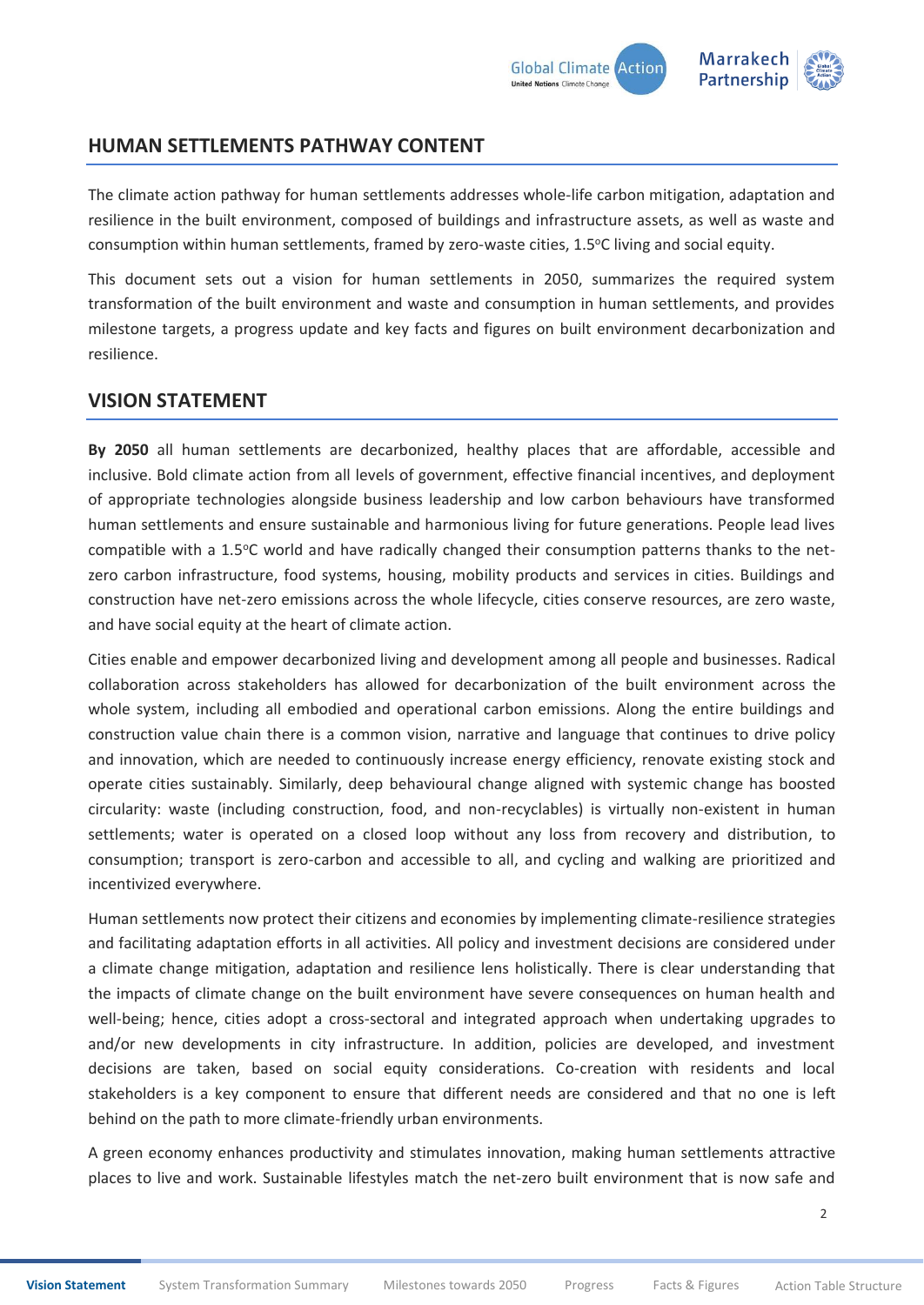

healthy. Deaths from air pollution and heatwaves have been avoided, and cities thrive with jobs created by the new green and circular economy. All have access to a dignified living standard and are less vulnerable to climate shocks and disasters.

## <span id="page-2-0"></span>**SYSTEM TRANSFORMATION SUMMARY**

## **BUILT ENVIRONMENT**

Currently the buildings and construction sector accounts for 38% of total global energy-related  $CO<sub>2</sub>$ emissions<sup>1</sup>. According to the Intergovernmental Panel on Climate Change (IPCC) special report on *Global Warming of 1.5°C*, restricting climate change to 1.5°C would need "rapid and far-reaching" changes around energy use, industry and buildings design, as well as the wider planning of cities and infrastructure. The built environment must also be resilient, as by 2050, over 970 cities could be subjected to extreme heat, 500 cities could suffer from lack of water availability, and over 570 cities could be impacted by sea level rise<sup>2</sup>. In the face of this, around 40 per cent of buildings<sup>3</sup> and 75 per cent of infrastructure<sup>4</sup> that are predicted to exist in 2050 have yet to be built, and the built assets that already exist require retrofit to bring them to net-zero standards.

**Action and collaboration are needed immediately from all stakeholders to achieve the paradigm shift to a net-zero and resilient built environment. If action is not taken today, we risk locking emissions and vulnerability into our buildings and infrastructure that will become increasingly costly to mitigate in the future.**

To decarbonise the built environment, whole-life carbon emissions (operational and embodied) must be assessed and tracked on all new and existing developments to determine how best to minimize emissions while ensuring resilience for the future. System decarbonisation requires demanding less material, minimising energy use, and implementing low-carbon and renewable heating, cooling, material and construction technologies at scale, while promoting the decarbonization of the energy, transportation, and material manufacturing sectors (e.g. steel and cement) in parallel. These sectors have their own themes and respective pathways in the Marrakech Partnership structure. The interventions needed to reach net zero will vary from project to project and can range from using ultra-low-impact refrigerants for cooling, implementing passive design measures, installing electric building energy systems powered by renewables and reusing existing materials.

The built environment has great inertia due to its complexity and fragmented value chain. Therefore, radical collaboration across all stakeholders at the project and sector scales is needed to find solutions that will transform it. The supply chain must align around zero-carbon solutions and work in collaboration to deliver them. Many of these solutions already exist, but finance and policy intervention are needed to support their implementation.

In most countries, **policies** that regulate or drive net-zero carbon solutions in the built environment are severely lacking. More than two thirds of the buildings constructed between now and 2050 are expected to

<sup>1</sup> Global Alliance for Buildings and Construction (GlobalABC)[. 2020. Global Status Report for Buildings and Construction](https://globalabc.org/resources/publications)

<sup>&</sup>lt;sup>2</sup> [C40 Cities. 2018. The Future We Don't Want](https://c40-production-images.s3.amazonaws.com/other_uploads/images/1789_Future_We_Don)

<sup>&</sup>lt;sup>3</sup> [Carbon Trust. 2009.](https://www.ukgbc.org/sites/default/files/Carbon%20Trust%20-%20Building%20the%20Future%20Today.pdf) Building the future, today

<sup>4</sup> [Global Infrastructure Basel. 2014. 4th Summit Report](https://gib-foundation.org/wp-content/uploads/2020/01/Summit-Report_ext_Fin_sml.pdf)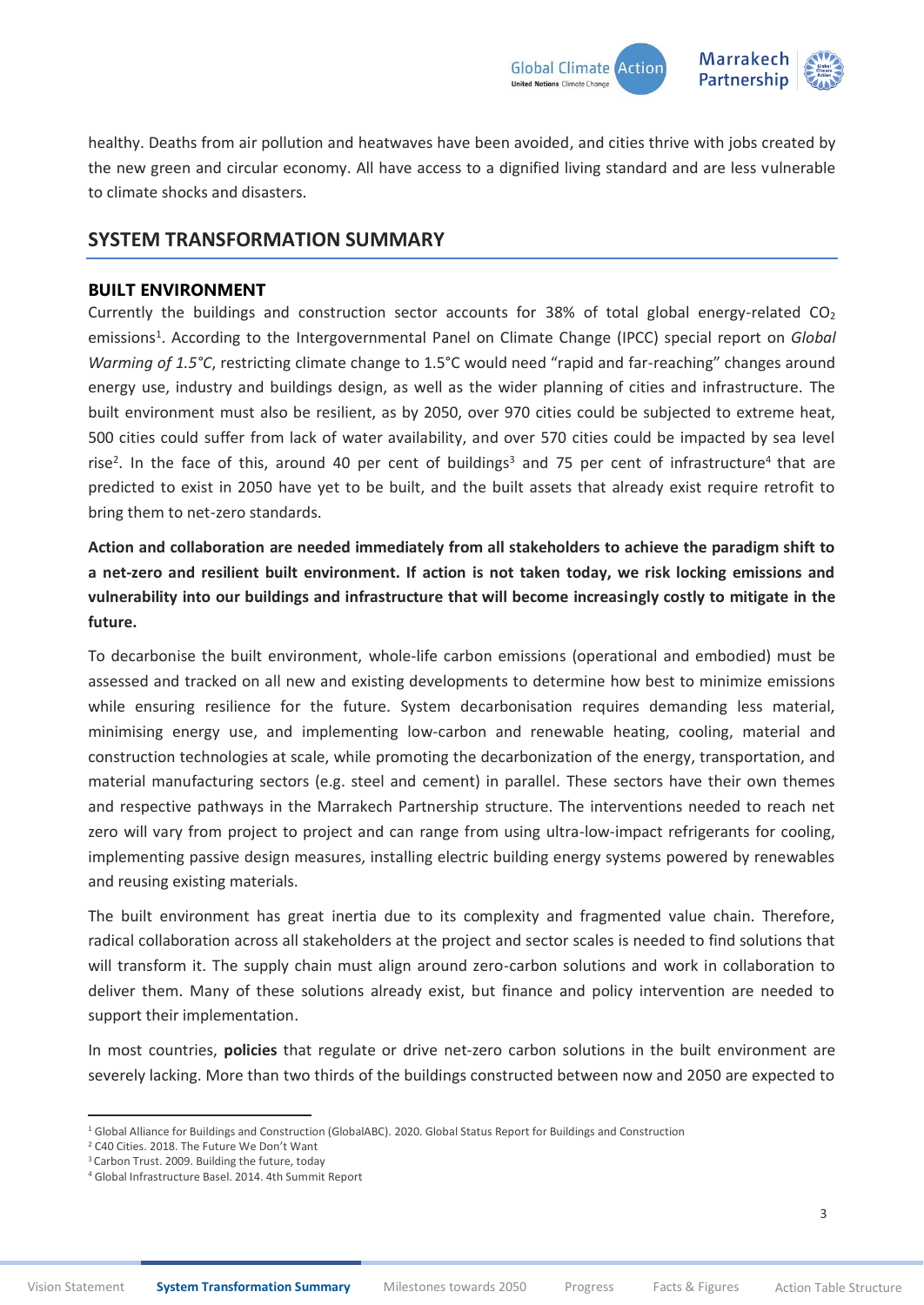

be built in countries that do not have any building energy codes. All countries need to include specific measures in their nationally determined contributions (NDCs), introduce or strengthen building codes, and implement policy that creates appropriate financial instruments and incentives, while upskilling the workforce, to drive down emissions and embed resilience in buildings and infrastructure. Progressive emission targets and regulations must be based on real operational performance and construction emissions from assets and deep energy retrofit must be increased and incentivized. Countries, cities and regions need to undertake comprehensive risk and vulnerability mapping to support resilience strategies which ensure the adaptation of existing built assets and the integration of resilience measures into all new construction. **Local governments** must also implement planning policy that prioritizes reuse and refurbishment of existing assets, avoids demolition, and ensures that any new development provides high social value, embeds resilience and minimizes whole-life carbon as standard practice.

In **finance**, investors are beginning to realize the value of low-carbon and resilient assets as they are less risky, yet this growing interest has not yet filtered into the project delivery chain. Investors must advocate for government action through policy and regulation, which are needed to make the transition to net-zero investible. In the meantime, financial institutions must set investment criteria based on whole-life carbon emissions and resilience, invest in low-carbon technologies to bring them to scale, and create financial mechanisms that stimulate demand for energy-efficient retrofit and net-zero carbon buildings. Maximizing the value of existing assets, materials and products in the built environment through reuse and refurbishment as part of a circular economy presents great emission reduction and investment potential that the financial market should capitalize on.

**Businesses** have a growing desire, and awareness of the need, to shift to a net-zero built environment. Business-led initiatives to push this agenda forward are growing in size and number, yet many businesses are risk-averse, which can prevent them from leading change and innovating. Support from finance and policy is needed to mitigate financial risk and provide incentives to accelerate the transformation businesses are capable of delivering. In the meantime, businesses must demand zero-carbon buildings, invest in low-carbon technologies, influence collaborators, advocate for policy, upskill their workforce in low-carbon construction, assess, minimize and track emissions, and embrace circular economy principles on all projects. As an immediate step, businesses must commit to achieving net zero across their activities, supported by clear targets and transparent progress reporting, and collaborate across the sector to achieve system transformation.

In **civil society**, all individuals must be educated on the contribution of the operational emissions of the buildings they use to their carbon footprint, what behaviours they can change to reduce this and what the associated financial and well-being co-benefits are if such behaviour changes are adopted at scale. These changes in behaviour need to penetrate all sectors that service society, such as healthcare and education, and could be achieved by tracking and displaying live operating carbon emissions and cost performance (e.g. using smart meters). Minimizing demand on energy and water in buildings must become the new daily normal, and those who can must demand electrification and low-carbon, deep energy-efficiency retrofit of their existing buildings.

By **2030**, the built environment should halve its emissions, whereby 100 per cent of new buildings must be net-zero carbon in operation, with widespread energy efficiency retrofit of existing assets well underway, and embodied carbon must be reduced by at least 40 per cent, with leading projects achieving at least 50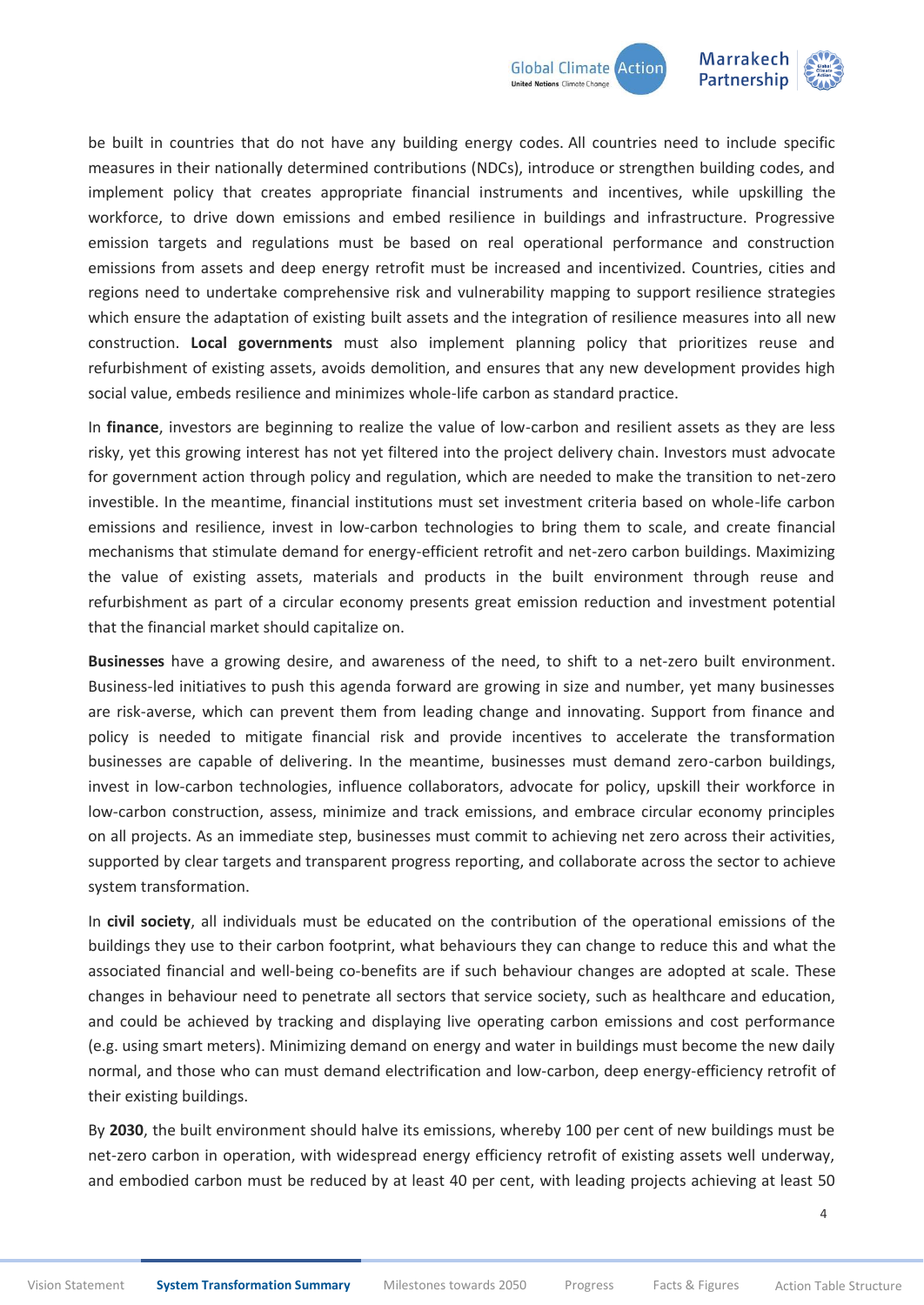

per cent reductions in embodied carbon. By **2050**, at the latest, all new and existing assets must be net zero across the whole life cycle, including operational and embodied emissions.

## **WASTE AND CONSUMPTION**

Currently, cities operate based on the take-make-waste model. By 2050, cities must become **"zero waste"**, with no discharges to land, water or air that threaten the environment or human health by means of responsible production, consumption, reuse and recovery of organic waste, products, packaging and materials without burning.

For this to happen, cities in collaboration with businesses have to implement five main circular economy strategies: (i) recover (collection, segregation and recycling based on proper waste management); (ii) reduce (resource efficiency in industry and manufacturing); (iii) reuse (repairs, remanufacturing), (iv) redesign (facilitating sustainable product design and circular business models; and (v) regenerate (regenerative urban development, nature based solutions).<sup>5</sup>

Recent studies illustrate the scale of the **"1.5 Degree Living"** challenge: the need for reductions in greenhouse gases of over 80 per cent by 2050 from today's intensity of lifestyles. This is our sustainable living ambition to achieve a net zero world and limit global warming to 1.5°C. We need to aim for lifestyle carbon footprint targets of  $2.5tCO<sub>2</sub>e$  by 2030, 1.4 by 2040, and 0.7 by 2050. Even developing countries need to reduce footprints by 23 per cent to 84 per cent, depending on the country and the scenario, by 2050.<sup>6</sup> Several cities are acting on this opportunity to enable a shift in everyday life practices<sup>7</sup> by engaging with the youth through campaigns<sup>8</sup> and supporting sustainable business models and infrastructure development.

A growing political consensus is globally forming that climate action needs to systematically incorporate **social equity** considerations. Use of equity frameworks in climate mitigation and adaption will increase social acceptance and the effectiveness of policy measures. By 2050, collaboration with residents and local stakeholders should become a key component to ensure that different needs are considered and that no one is left behind on the path to more climate-friendly urban environments.

For this, three dimensions need to be addressed: (i) Access – Local governments seek to ensure more equal access to low-carbon public services and infrastructures for all local residents, independent of factors like age, neighborhood, income, social group or language; (ii) Participation – The more that programmes are designed with rather than for residents, the better. This can be ensured through active outreach and citizen-led engagements like co-creation, as well as by increasing public acceptance and ownership; and (iii) Opportunity – This involves equal access to quality education early-on, provision of career perspectives through training and support programmes, and increased diversity in employment in public institutions and through procurement tools and stakeholder cooperation.<sup>9</sup>

<sup>&</sup>lt;sup>5</sup> ICLEI. 2020. Putting the circular economy into action in cities.

<sup>&</sup>lt;sup>6</sup> Institute for Global Environmental Strategies (IGES), Aalto University, D-mat ltd., Sitra, KR Foundation. 2019. 1.5 Degree Lifestyles: Targets and [options for reducing lifestyle carbon footprints.](https://www.iges.or.jp/en/pub/15-degrees-lifestyles-2019/en) Technical Report. Institute for Global Environmental Strategies, Hayama, Japan.

<sup>&</sup>lt;sup>7</sup> ICLEI. 2020[. Key learnings for cities to enable 1.5-Degree Lifestyles.](https://talkofthecities.iclei.org/key-learnings-for-cities-to-enable-1-5-degree-lifestyles/)

<sup>&</sup>lt;sup>8</sup> City of Turku. 2020[. Take Part in the 1.5-Degree Life Video Competition!](https://www.turku.fi/en/news/2020-10-29_take-part-15-degree-life-video-competition)

<sup>&</sup>lt;sup>9</sup> Urban Transition Alliance (UTA). 2020[. 3 Dimensions to Advance Social Equity in Sustainability Planning.](https://urbantransitions.org/wp-content/uploads/2017/01/Equity-paper-final-digital-20200903.pdf) Bonn, Germany.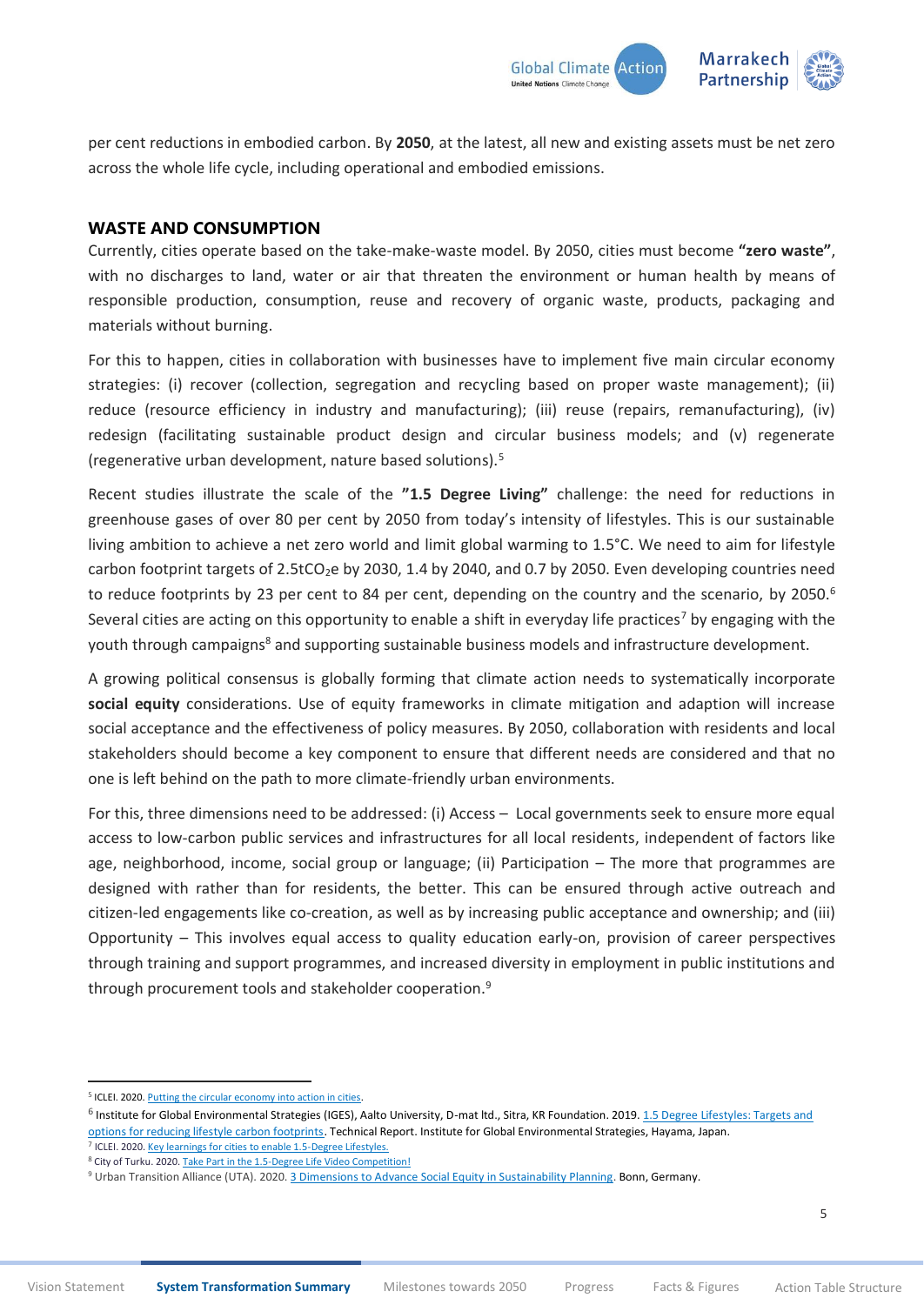

# <span id="page-5-0"></span>**BUILT ENVIRONMENT**

| <b>By 2021</b>                                                                                                                                                                                                                                                                                                                                                                                                                                                                                                                       | <b>By 2025</b>                                                                                                                                                                                                                                                                                                                                                                                                                                                                                                                                 | <b>By 2030</b>                                                                                                                                                                                                                                                                                                                                                                                                                                                                                                              | <b>By 2040</b>                                                                                                                                                                                                                           |
|--------------------------------------------------------------------------------------------------------------------------------------------------------------------------------------------------------------------------------------------------------------------------------------------------------------------------------------------------------------------------------------------------------------------------------------------------------------------------------------------------------------------------------------|------------------------------------------------------------------------------------------------------------------------------------------------------------------------------------------------------------------------------------------------------------------------------------------------------------------------------------------------------------------------------------------------------------------------------------------------------------------------------------------------------------------------------------------------|-----------------------------------------------------------------------------------------------------------------------------------------------------------------------------------------------------------------------------------------------------------------------------------------------------------------------------------------------------------------------------------------------------------------------------------------------------------------------------------------------------------------------------|------------------------------------------------------------------------------------------------------------------------------------------------------------------------------------------------------------------------------------------|
| • Countries enhance their NDCs<br>addressing whole-life cycle<br>emissions and resilience in the<br>built environment, specifying<br>actions to achieve net zero<br>emissions<br>• All built environment<br>stakeholders have a strong<br>baseline and alignment of<br>action required to accelerate<br>towards net zero across the<br>whole system<br>• Companies across the built<br>environment value chain set<br>net-zero commitments and<br>collaborate within the system<br>towards achieving a net-zero<br>built environment | • All countries have national<br>roadmaps for decarbonizing the<br>built environment<br>• The majority of countries, cities<br>and regions have introduced<br>regulations, codes and planning<br>policy which require new<br>buildings to operate at net-<br>zero carbon by 2030, increase<br>net-zero-ready renovation<br>rates, reduce embodied carbon,<br>report emissions performance,<br>and address resilience<br>• Emissions reductions, circularity<br>and resilience are prioritised in<br>all financial and procurement<br>decisions | • The built environment has<br>halved its emissions, whereby<br>all new buildings operate at<br>net-zero carbon and are<br>resilient to future projected<br>climate shocks<br>• All new buildings, infrastructure<br>and renovations have at least<br>40 per cent less embodied<br>carbon, with leading projects<br>achieving at least 50 per cent<br>reductions in embodied carbon<br>• Renovation rates to net-zero<br>carbon standards (or net-zero<br>ready) have increased<br>significantly to at least 3% per<br>year | • The majority of existing<br>buildings have undergone deep<br>retrofits to align to net-zero<br>carbon standards<br>• Circular economy principles are<br>integrated across all projects,<br>where the reuse of materials is<br>the norm |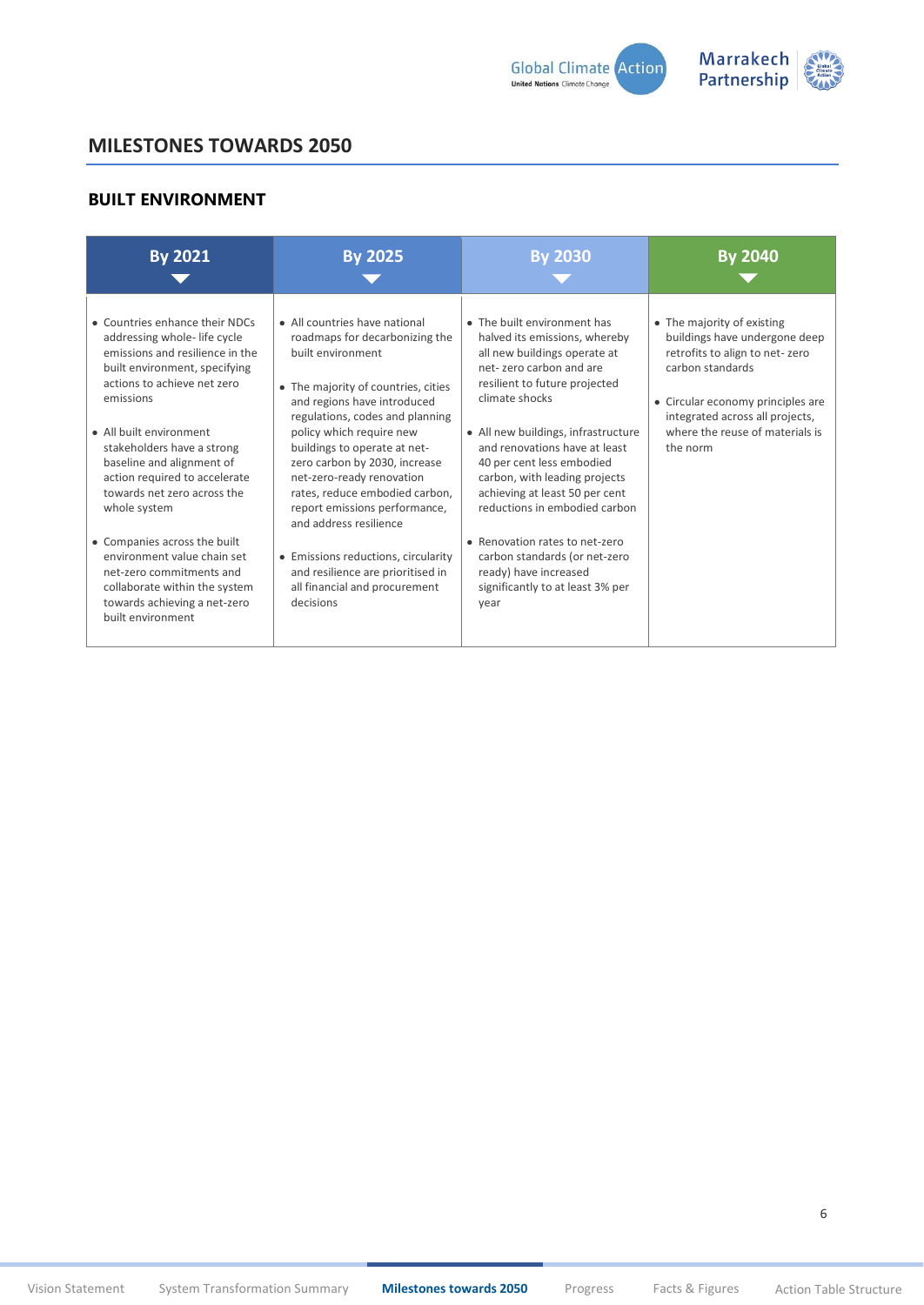

# <span id="page-6-0"></span>**PROGRESS**

Despite stable energy demand,  $CO<sub>2</sub>$  emissions from building operations and construction reached their highest level ever recorded in 2019 at around 10 GtCO2, or 38% of global energy-related CO2 emissions<sup>10</sup>. Decarbonizing the built environment across the entire life cycle is therefore critical to meeting the 1.5°C target. However, the sector is not currently on track. Buildings-related  $CO<sub>2</sub>$  emissions rose, reaching an alltime high of 10  $GCO<sub>2</sub>$ , in 2019.

There is a critical need to improve the adaptation and resilience of the built environment to protect communities from the natural hazards in the future caused by projected climate change. In 2019 alone, natural disasters affected 95 million people, claimed over 11,000 lives, and caused USD 103 billion in economic losses, much of which may have been mitigated by more resilient infrastructure and buildings.

In **policy**, 136 countries have mentioned buildings in their NDCs, yet few detail explicit actions to address emissions within the sector to achieve a net-zero built environment.<sup>11</sup> In addition, less than one third of countries have mandatory building energy codes or certifications in place and more than two thirds of the buildings to be constructed between now and 2050 are expected to be built in countries that do not have any building energy codes. Despite the importance of resilience, only 10 per cent of NDCs currently include resilience targets. Nevertheless, there are several examples of increasing ambition. The European Commission announced its *Renovation Wave Strategy*, which aims to at least double renovation rates in the next 10 years and ensure that renovations lead to higher energy and resource efficiency. By 2030, 35 million buildings could be renovated and up to 160,000 additional green jobs created in the construction sector.

28 cities have signed the *C40 Net Zero Carbon Buildings Declaration*, pledging to enact regulations and/or planning policy to ensure that new buildings operate at net-zero carbon by 2030 and all buildings by 2050. Cities are also beginning to address embodied carbon in the built environment, with over 30 cities now participating in C40's *Clean Construction Forum*. Used in cities around the world, the *City Resilience Index* is a tool that allows cities to understand and measure resilience and provides a framework for building resilience in a systematic way. The Global Alliance for Buildings and Construction (GlobalABC) has developed a set of *Regional Roadmaps* (Africa, Asia and Latin America), which present a comprehensive methodology with policy and technology targets and timelines, as well as key actions under eight priority areas. These roadmaps can be used at all jurisdictional levels and support the built environment's transformation to net zero by 2050. 12

There is growing ambition from **businesses** across the built environment value chain, with leading companies announcing net-zero commitments, but more is needed globally. Many businesses and organizations have already signed the World Green Building Council's *Net Zero Carbon Buildings Commitment*; committing to only owning and occupying net- zero carbon buildings by 2030 and to advocate for wider system transformation. In addition, thousands of architects, engineers and contractors in countries around the world have committed to minimizing the whole-life carbon of their projects as part of the Construction Declares initiative since it was launched in 2019. More broadly, thousands of

<sup>&</sup>lt;sup>10</sup> Global Alliance for Buildings and Construction (GlobalABC). 2020. Global Status Report for Buildings and Construction

<sup>&</sup>lt;sup>11</sup> GlobalABC. 2019[. A Guide to Incorporating Buildings Actions in NDCs](https://globalabc.org/sites/default/files/2020-03/GABC-NDC-GUIDE_ENGLISH.pdf)

<sup>12</sup> [GlobalABC. 2020. Regional Roadmap for Buildings and Construction in Africa, Asia and Latin America](https://globalabc.org/our-work/forging-regional-pathways-global-and-regional-roadmap)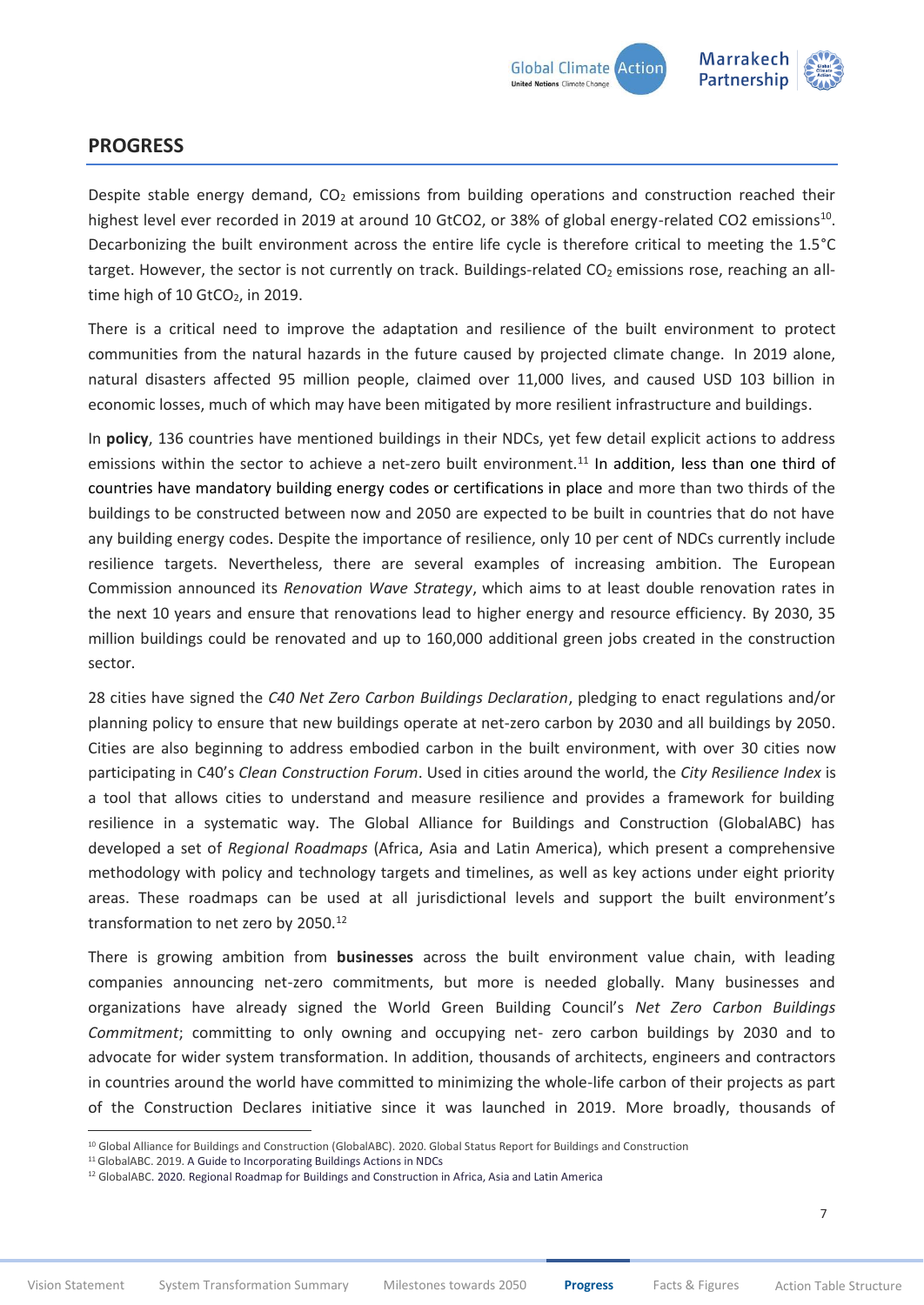

companies have committed to set science-based targets led by this initiative (SBTi), and to bold climate action by joining the Race to Zero campaign, committing to achieving net-zero emissions by 2050 at the very latest. This will have implications for the offices, manufacturing facilities, logistics warehouses and retail spaces these companies use. In addition to setting individual decarbonization targets and pathways, companies increasingly look to align their efforts to achieve full decarbonization across the entire built environment, from individual buildings to the full system. The *Building System Carbon Framework* presented by the World Business Council for Sustainable Development (WBCSD) enables this alignment across all the stakeholders of the system to accelerate towards a net-zero built environment.

The **technology solutions** to transition to a net-zero built environment exist. Estimates suggest that around 70 per cent of cumulative  $CO<sub>2</sub>$  emission reductions could be achieved from the deployment of solutions that are available on the market today.<sup>13</sup> However, innovation is still required to fully integrate across the diversity of climates and building types, and these solutions are not being adopted at sufficient scale and pace.

To facilitate this transition, a significant scale-up in **investment** will be needed to unlock the benefits associated with zero-carbon, energy-efficient and resilient buildings. Realizing sustainable buildings requires capital flows to increase by an average of USD 270 billion a year over the next decade – a relatively small addition to the USD 4.9 trillion dollars already invested each year in buildings globally. <sup>14</sup> As part of the *Zero Carbon Buildings for All* initiative, multilateral development banks and private financial institutions have come together with the goal of mobilizing USD 1 trillion in "Paris-compliant" building investments in developing countries by 2030. In addition, through the *Net-Zero Asset Owner Alliance*, the world's largest pensions funds and insurers, responsible for directing more than USD 2.4 trillion in investments, have committed to carbon-neutral investment portfolios by 2050.

**Finance and businesses** can also enable increased and accelerated action towards improving the resilience of the built environment. The *Taskforce on Climate-Related Financial Disclosures* (TCFD) provides recommendations to enable markets to address the financial impact of climate change by increasing transparency on climate-related risks and opportunities to promote more informed financial decisionmaking. Support for this taskforce has grown to over 1,440 organizations, representing a market capitalization of over USD 12.6 trillion.

<sup>13</sup> International Energy Agency (IEA). 2020. Energy Technology Perspectives

<sup>&</sup>lt;sup>14</sup> IEA. 2019. The Critical Role of Buildings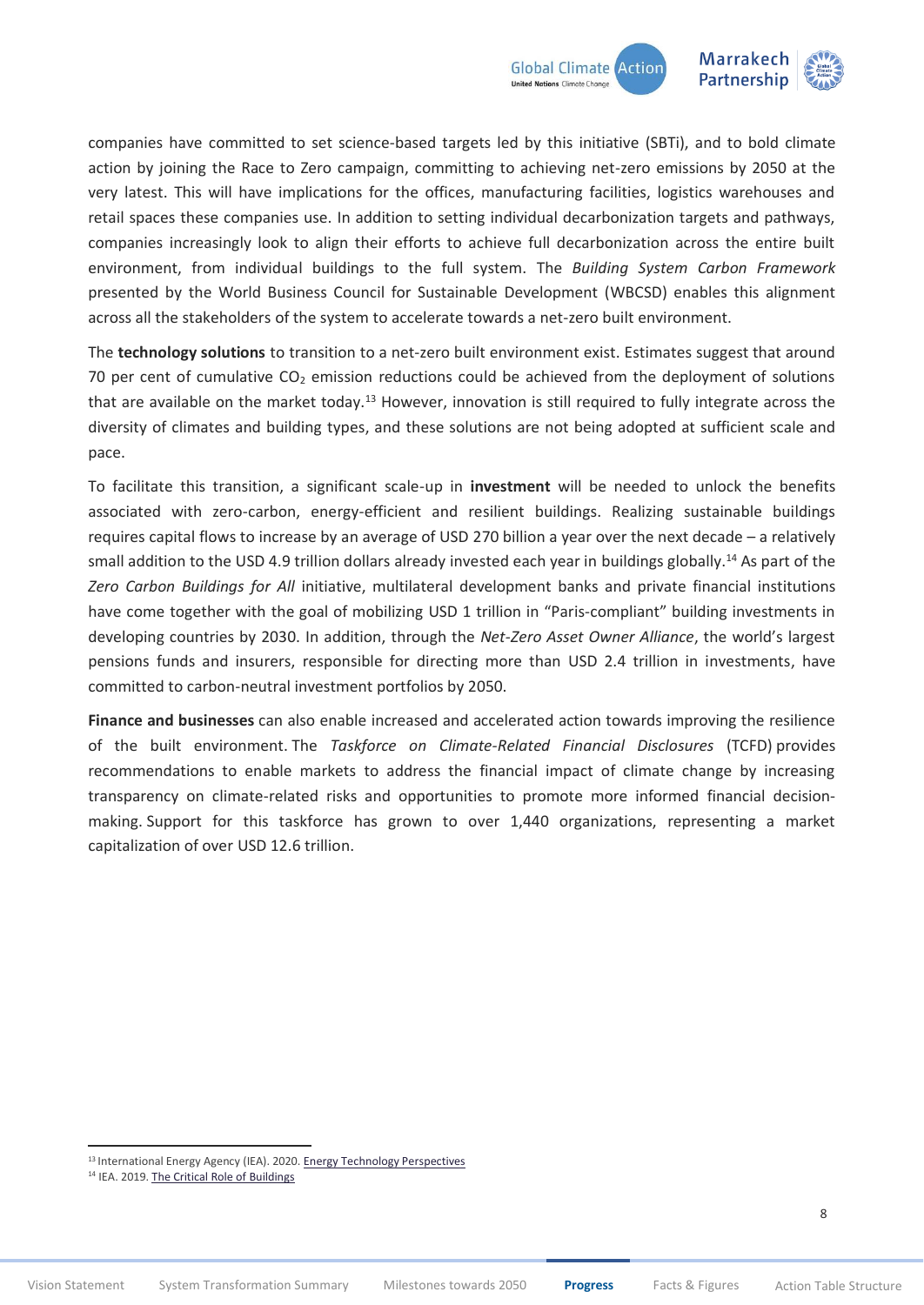

# <span id="page-8-0"></span>**FACTS & FIGURES**

## **BUILT ENVIRONMENT**



## Global share of buildings and construction final energy and emissions, 2019

Notes: Buildings construction industry is the portion (estimated) of overall industry devoted to manufacturing building construction materials such as steel, cement and glass. Indirect emissions are emissions from power generation for electricity and commercial heat. Sources: (IEA 2020d; IEA 2020b). All rights reserved. Adapted from "IEA World Energy Statistics and Balances" and "Energy Technology Perspectives".

**Source:** *2020 Global Status Report for Buildings and Construction – GlobalABC*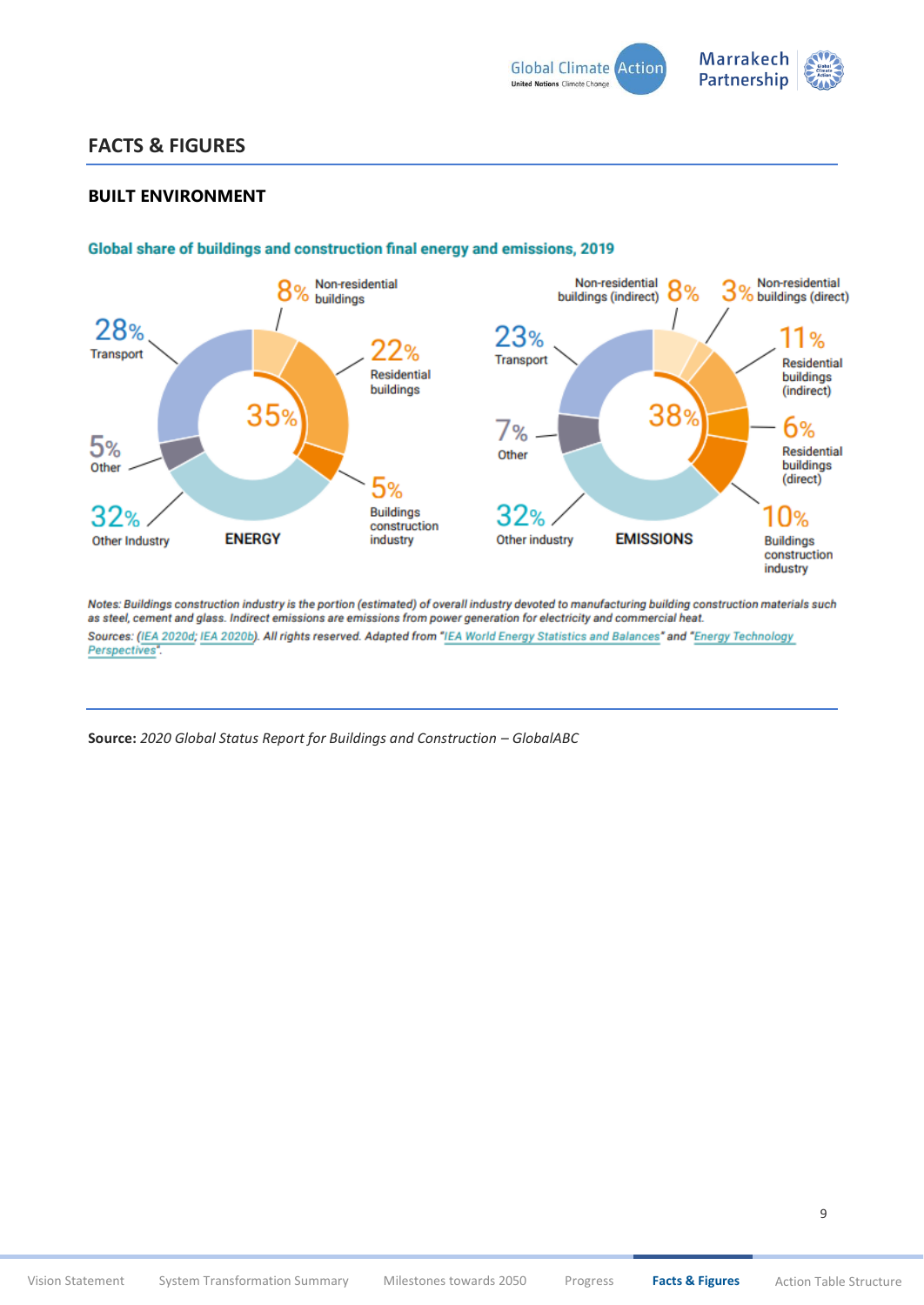



Notes: Emissions coverage is estimated based on specific mentions of measures related to the buildings sector, building end uses, and technology with respect to 2018 buildings sector CO<sub>2</sub> emissions. Country NDCs that do not explicitly mention measures or actions for buildings, for example the economy-wide targets in the European Union, have not been counted in emissions coverage.

Source: Adapted from GlobalABC/IEA/UNEP (2019). All rights reserved. Derived from UNFCCC (2020), "Interim NDC Registry".

A total of 136 countries have mentioned buildings in their NDCs. Only 10 per cent of NDCs currently include resilience targets.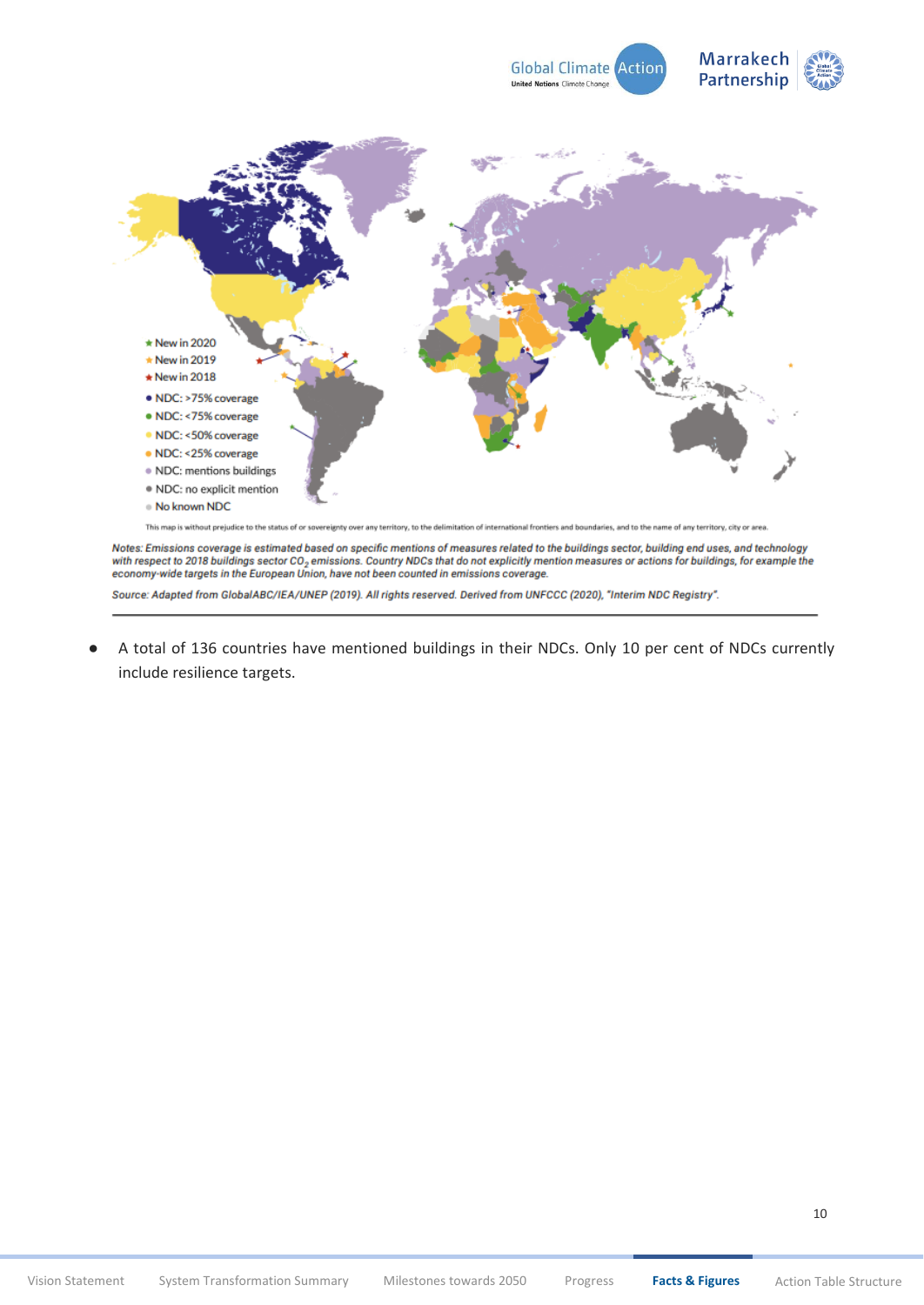



#### Buildings Climate Tracker (BCT): Decarbonisation index trend for buildings and construction

This Buildings Climate Tracker (BCT) is comprised of the following seven indicators: Incremental energy efficiency investment in buildings (global, Sbn); Building Energy Codes (number of countries); Green Building Certifications (cumulative growth); NDCs with building sector action (Number of Countries); Renewable Energy Share in Final Energy in Global Buildings (%); Building Sector Energy unit Intensity (kWh/m2); CO2 emissions

**Source:** *2020 Global Status Report for Buildings and Construction – GlobalABC*

- The GlobalABC's new Buildings Climate Tracker (BCT)<sup>15</sup> tracks the sector's progress in decarbonisation worldwide. The index finds that annual decarbonisation progress is slowing down and has, in fact, almost halved from 2016 to 2019. While the number of building sector CO2 emissions reduction actions are growing, the rate of annual improvement is decreasing. To get the buildings sector on track to achieving net-zero carbon by 2050, all actors across the buildings value chain need to contribute to the effort to reverse this trend and increase decarbonization actions and their impact by a factor of 5.
- About 70 per cent of cumulative CO2 emission reductions in the built environment could be achieved from the deployment of solutions that are available on the market today.<sup>16</sup>

#### Demand growth

- $\bullet$  The world has added about 50 billion m<sup>2</sup> of new floor area over the last decade, the equivalent of adding a new Empire State Building every 25 minutes.<sup>17</sup>
- Despite stable energy demand, CO2 emissions from building operations and construction reached their highest level ever recorded in 2019 at around 10 GtCO2, or 38% of global energy-related CO2 emissions<sup>18</sup>.

<sup>&</sup>lt;sup>15</sup> UNEP | GlobalABC 2020. 2020 Global Status Report for Buildings and Construction.

<sup>16</sup> IEA. 2020[. Energy Technology Perspectives](https://www.iea.org/reports/energy-technology-perspectives-2020)

<sup>&</sup>lt;sup>17</sup> We Mean Business. 2020. We Mean Business, [better future faster, Built Environment](https://betterfuturefaster.org/environment/) 18 UNEP | GlobalABC 2020. 2020 Global Status Report for Buildings and Construction.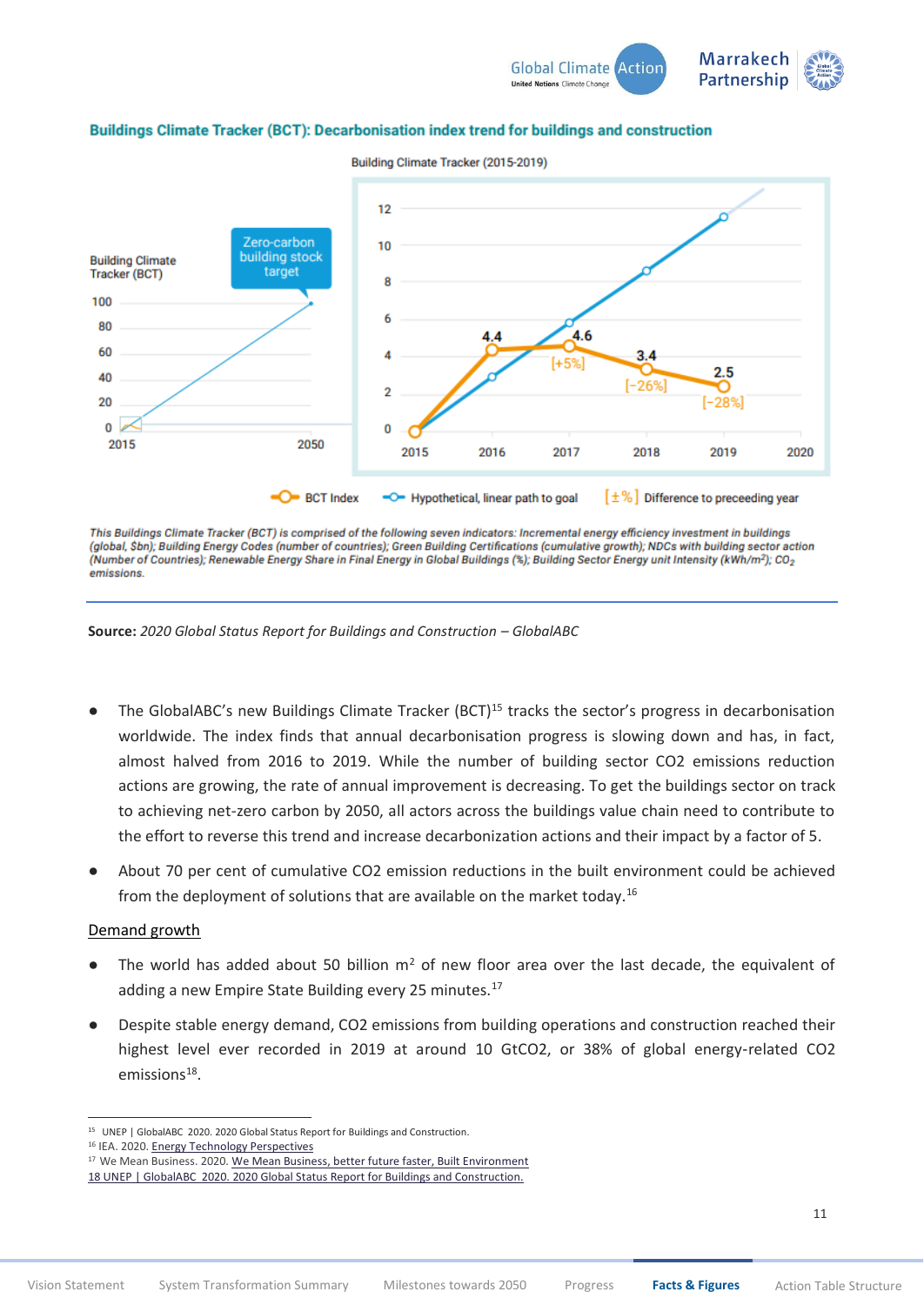

- A total of 40 per cent of buildings<sup>19</sup> and 75 per cent of infrastructure<sup>20</sup> that are predicted to exist in 2050 have yet to be built. About 200 billion m2 of building floor space is projected to be added by 2050, mostly in Africa and Asia.
- In 2018, the number of people living in slums or informal settlements grew to over 1 billion. About 3 billion people will need adequate and affordable housing by 2030.<sup>21</sup>

## **Finance**

- Green buildings are a huge investment opportunity. Default rates on "green" mortgages are low and the International Finance Corporation estimates that USD 24.7 trillion out of the approximately USD 30 trillion required for climate transition needs to go towards green buildings. However, only about 8 per cent of the USD 5 trillion spent on building construction and renovation is used for energy efficiency.<sup>22</sup>
- Realizing sustainable buildings requires capital flows to increase by an average of USD 270 billion per year over the next decade – a relatively small addition to the USD 4.9 trillion dollars already invested each year in buildings globally.<sup>23</sup>
- Green bonds that are tied to low-emission or zero-carbon buildings are expected to amount to 40 per cent of the green bonds market over the long term.<sup>24</sup>

## Buildings energy use

- A 30 per cent energy intensity reduction is needed by 2030 to put the sector on track to meeting the Paris Agreement goals. Instead, final energy demand in buildings has risen by 5 per cent since 2010, with the impact from growth in floor area and population outpacing the impact of energy-efficiency improvements.<sup>25</sup>
- Final energy consumption in residential buildings made up more than 70 per cent of the global total in 2018, with growth resulting primarily from floor area and population increases, while floor area alone remains the main driver of higher consumption in non-residential buildings.<sup>26</sup>
- About 80 per cent of economically viable energy savings in buildings remain untapped.
- A major source of energy use and emissions from buildings is electricity, the use of which has increased more than 19 per cent since 2010, generated mainly from coal and natural gas.

## Buildings and economic development

- The impact of COVID 19 on the global construction industry has been severe and construction activities have dropped by 10‐25% compared to 2019.
- The IEA estimates that up to 30 jobs in manufacturing and construction would be created for every million dollars invested in retrofits or efficiency measures in new builds.

<sup>19</sup> Carbon Trust. 2009. [Building the future, today](https://www.ukgbc.org/sites/default/files/Carbon%20Trust%20-%20Building%20the%20Future%20Today.pdf)

<sup>20</sup>[Global Infrastructure Basel. 2014. 4th Summit Report](https://gib-foundation.org/wp-content/uploads/2020/01/Summit-Report_ext_Fin_sml.pdf)

<sup>&</sup>lt;sup>21</sup> World Bank (blogs). 2016. Let's build the infrastructure that no hurricane can erase

<sup>&</sup>lt;sup>22</sup> International Finance Corporation. 2019[. Green Buildings: A Finance And Policy Blueprint For Emerging Markets](https://www.ifc.org/wps/wcm/connect/a6e06449-0819-4814-8e75-903d4f564731/59988-IFC-GreenBuildings-report_FINAL_1-30-20.pdf?MOD=AJPERES&CVID=m.TZbMU)

<sup>&</sup>lt;sup>23</sup> IEA. 2019[. The Critical Role of](https://www.iea.org/reports/the-critical-role-of-buildings) Buildings

<sup>&</sup>lt;sup>24</sup> Climate Bonds Initiative. 2020. [The Building Criteria Climate Bonds Standard](https://www.climatebonds.net/standard/buildings)

<sup>&</sup>lt;sup>25</sup> UNEP | GlobalABC 2019. 2019 Global Status Report for Buildings and Construction

<sup>&</sup>lt;sup>26</sup> UNEP | GlobalABC 2019. 2019 Global Status Report for Buildings and Construction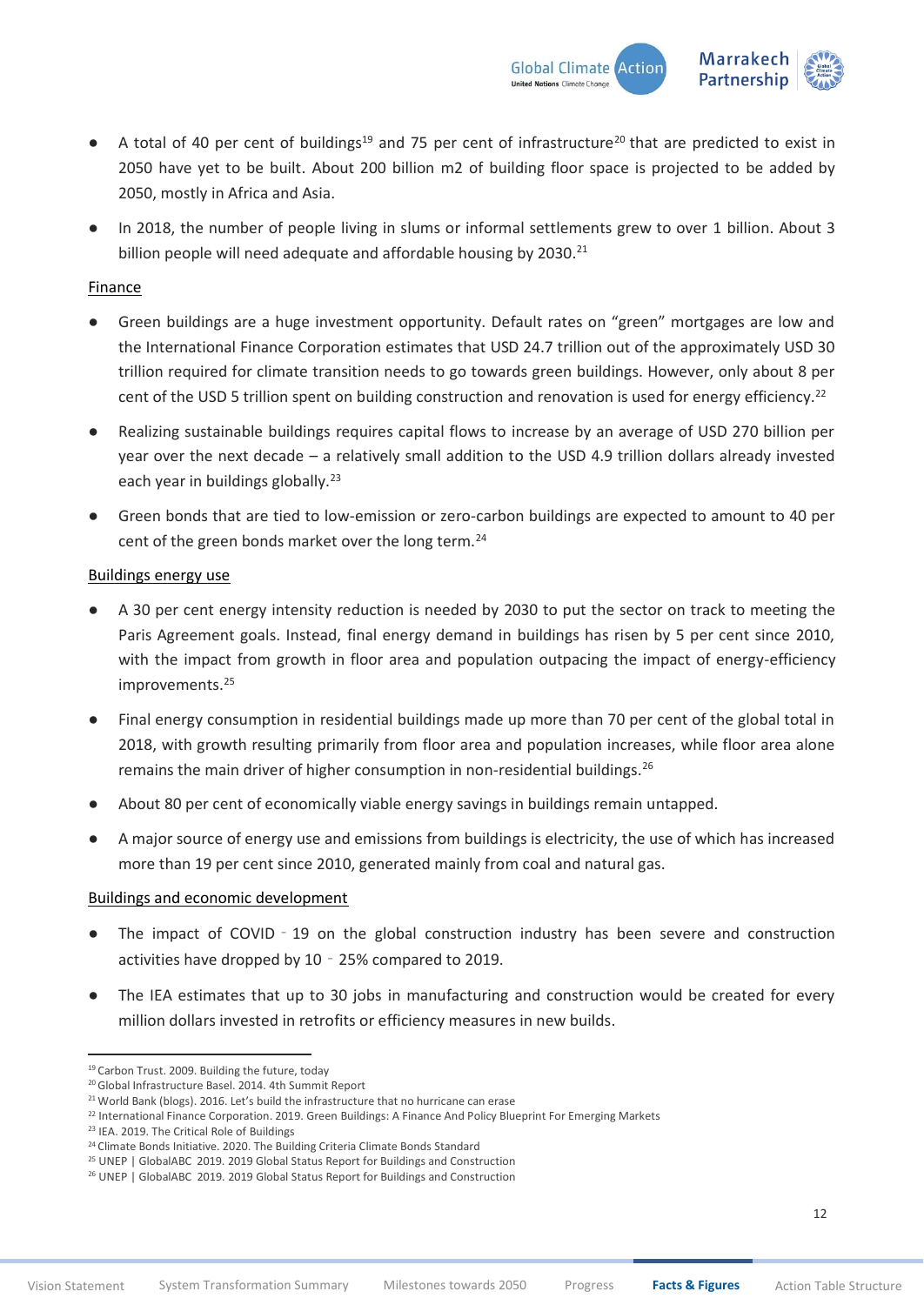



#### Jobs created per million dollars of capital investment and spending by measure

Source: <u>IEA (2020g)</u>. All rights reserved.<br>Adapted from "IEA Sustainable Recovery, 2020"

**Source:** *2020 Global Status Report for Buildings and Construction – GlobalABC*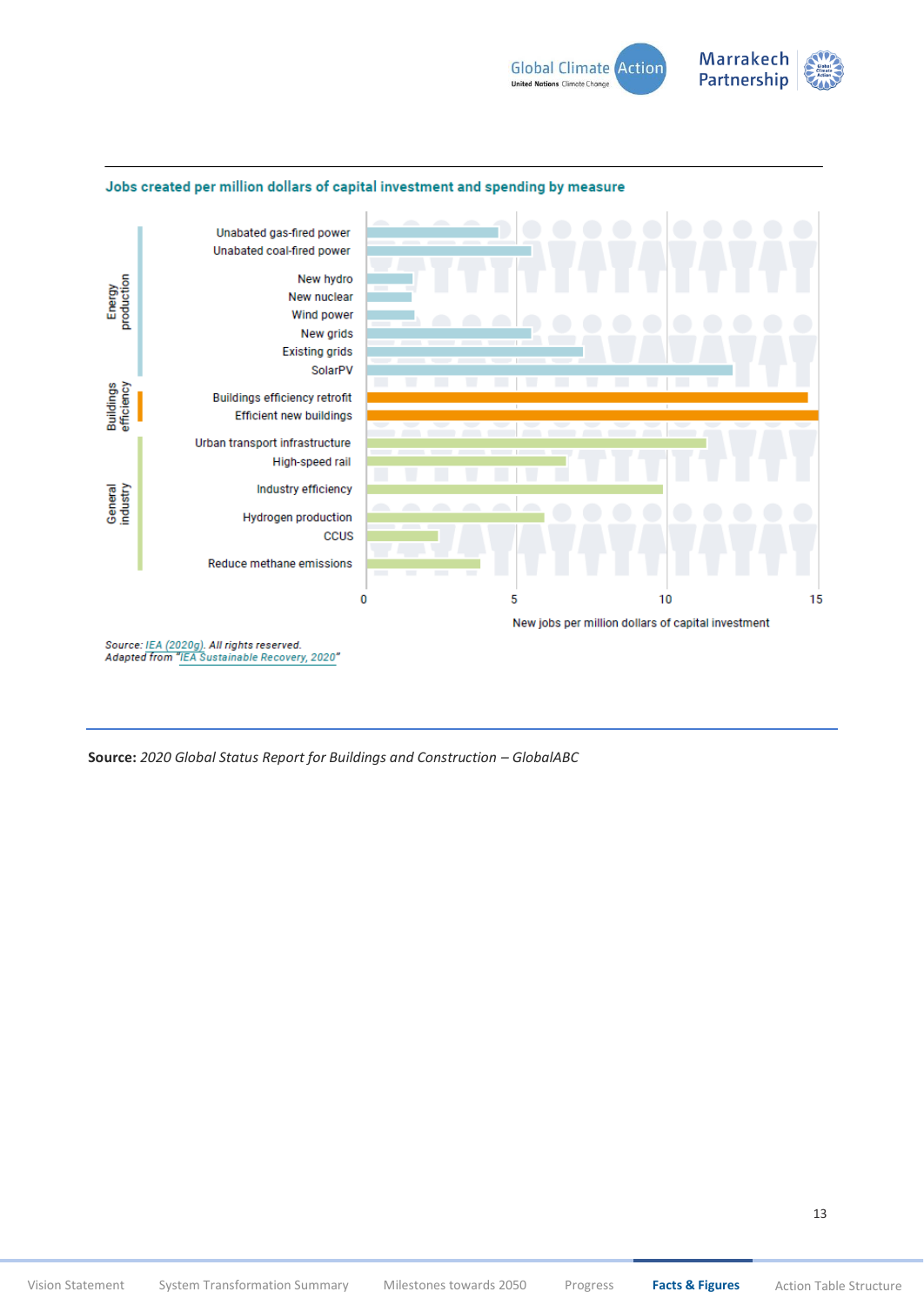



## Figure 1 - Change in global drivers of trends in buildings energy and emissions 2010-2019

Source: IEA (2020b). All rights reserved. Adapted from "Energy Technology Perspectives 2020"

**Source:** *2020 Global Status Report for Buildings and Construction – GlobalABC*

## Cooling

- Energy demand for cooling systems and air conditioning is rising sharply. Space-cooling energy use has increased by 25 per cent since 2010 and is growing in energy intensity per unit floor area. Over the coming 30 years, energy needs for space cooling could triple, especially in hot and tropical countries, and residential buildings are responsible for over two thirds of this increase<sup>27</sup>.
- Only 8 per cent of the 2.8 billion people living in places with average daily temperatures above 25<sup>o</sup>C have an air conditioner, meaning there could be a drastic increase in demand in the coming years.
- There is an opportunity to quickly influence the growth of cooling related energy demand through policies to improve efficiency. Globally, the use of energy for space cooling in the Efficient Cooling Scenario grows by less than half as much as in the Baseline Scenario. Cooling-related energy demand climbs to 3 400 TWh in 2050 – 45% lower than the level in the Baseline Scenario<sup>28.</sup>

## Materials & resource consumption

Construction material use has grown by a factor of 34 between 1900 and 2005 (for comparison, overall material use has grown by a factor of 8), yet 10 to 15 per cent of building materials are wasted, and 54 per cent of demolition materials end up in landfill.

<sup>&</sup>lt;sup>27</sup> UNEP | GlobalABC 2020. 2020 Global Status Report for Buildings and Construction.

<sup>&</sup>lt;sup>28</sup> IEA 2018. The Future of Cooling.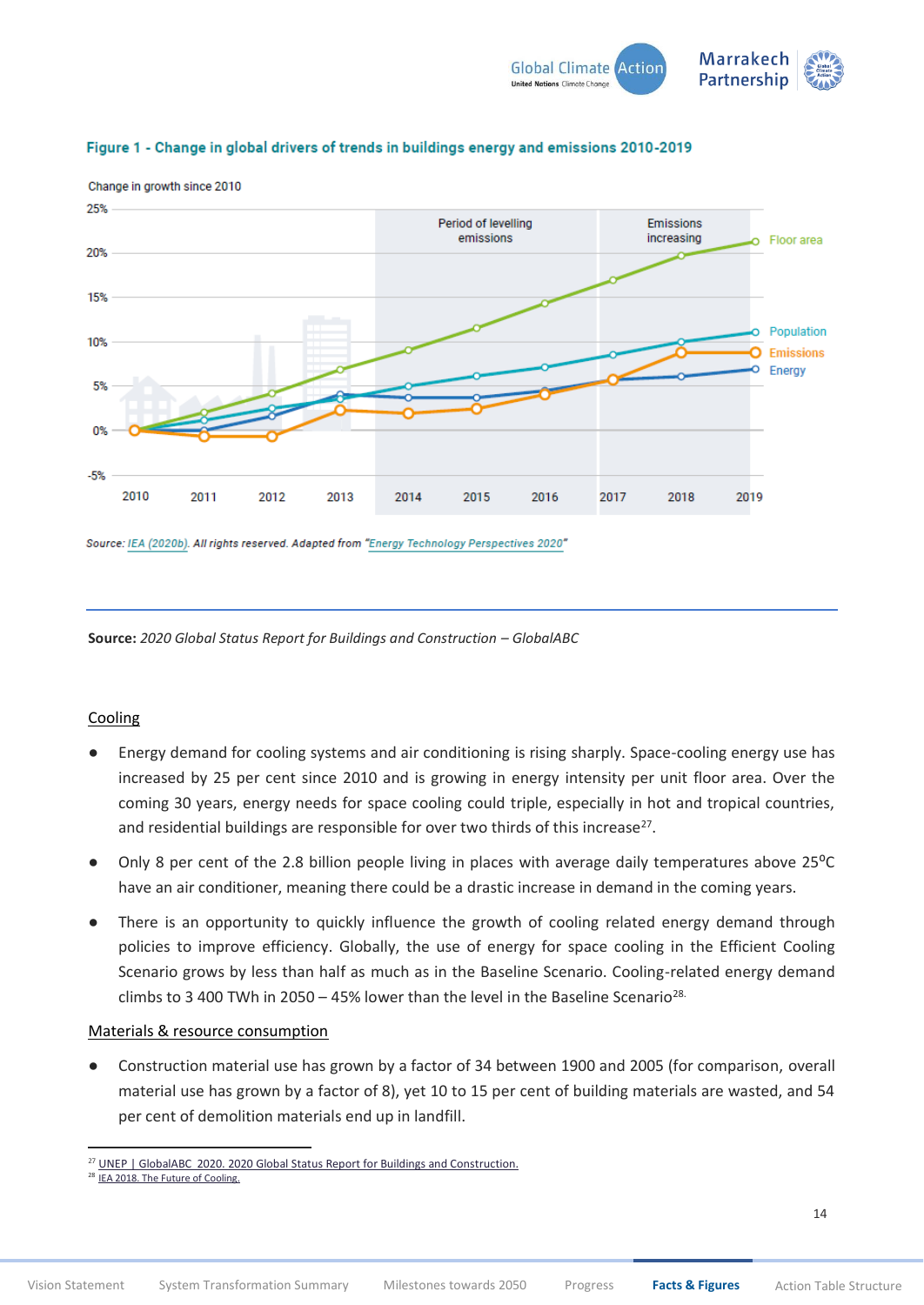

- Looking at the whole building life cycle, material efficiency strategies could reduce emissions in 2050 from the construction, operations and dismantling of homes by 35 to 40 per cent in the Group of Seven  $(G7)^{29.30}$
- The built environment is responsible for 25 per cent of global water use.

## Cities

- Three quarters of resource-use and greenhouse gas emissions currently come from cities, and trends in urbanization, population and economic growth will further drive up these numbers if we don't reduce consumption and production.
- By 2050, over 970 cities could be subjected to extreme heat, over 490 cities could be subject to extreme heat and poverty, over 500 cities could suffer from lack of water availability, over 1,600 cities could suffer from food insecurity, over 570 cities could be impacted by sea level rise, and over 230 cities' power supply could also be vulnerable to sea level rise.<sup>31</sup>
- Savings in the order of 30 to 60 per cent, for both resource use and greenhouse gas emissions, can be realized by leveraging connections, interactions and resource-sharing across multiple urban systems.<sup>32</sup>
- Many cities face serious air and water pollution; both are a direct result of unsustainable consumption and production patterns, making citizens' health a key driver for action.

<sup>&</sup>lt;sup>29</sup> The G7 is an informal forum of seven countries (UK, Canada, USA, Italy, Germany, France and Japan) representing around half of global economic output.

<sup>&</sup>lt;sup>30</sup> International Resource Panel. 2020[. Resource Efficiency and Climate Change](https://www.resourcepanel.org/reports/resource-efficiency-and-climate-change)

<sup>&</sup>lt;sup>31</sup> [C40 Cities. 2018. The Future We Don't Wa](https://c40-production-images.s3.amazonaws.com/other_uploads/images/1789_Future_We_Don)nt

<sup>&</sup>lt;sup>32</sup> [International Resource Panel. 2018. Weight of Cities](https://www.resourcepanel.org/reports/weight-cities)